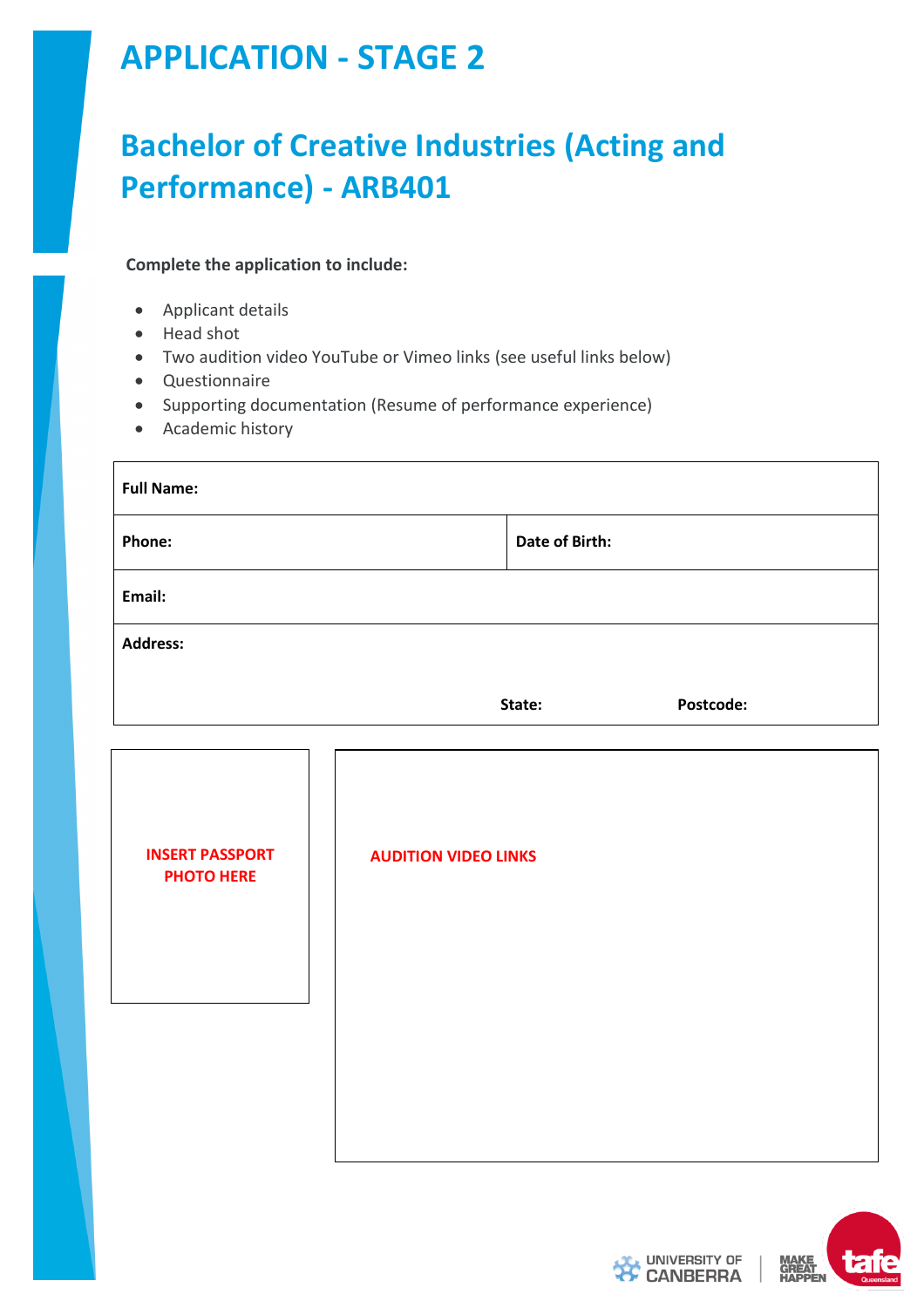# **Bachelor of Creative Industries (Acting and Performance) - ARB401**

#### *Instructions for your audition videos:*

- Please record TWO videos of monologues from published plays, classic, modern or contemporary.
- $\triangleright$  You may use the suggested monologues we provide, or ones of your own choosing.
- $\triangleright$  They should be contrasting in style or mood (ie one dramatic, one comic)
- $\triangleright$  At least one should show you being emotional.
- $\triangleright$  They should be no more than 2 minutes each.
- $\triangleright$  One should be a close up (head and shoulders), one needs to be full body.
- $\triangleright$  Please ensure that you are clearly visible (particularly your face), and that you can be clearly heard.
- $\triangleright$  Please use your own accent.
- $\triangleright$  Only you can appear in the video, though someone can help you film it.
- $\triangleright$  Please do not use editing, each video will be in the form of a single take.
- $\triangleright$  Please state your own name, your character name and the play and author you are performing at the start of each monologue.

#### **WHAT WE ARE LOOKING FOR IN YOUR AUDITION VIDEOS**

#### **Choose two monologues that are different in mood, emotional tone or genre, to show the range of your acting.**

**We will be taking into consideration the candidate's:**

- Ability to deliver well-prepared and **thoroughly memorized** work
- The quality, projection and strength of your vocal work
- Ability to occupy the space with a strong physical presence
- Emotional truth in respect to your character
- Understanding and of the character and monologue
- Imaginative interpretation

#### **ACTING TIPS**

- Make sure that you learn your monologuesthoroughly and accurately. Pay attention to the punctuation!
- A full stop (or exclamation or question mark) indicatesthe end of a thought. So STOP! Take a breath and come in with a new thought and new sentence.
- Where possible, read the complete play from which the monologues are taken or look up a summary online. (Shakespeare's plays are easily available online)
- Look up any unfamiliar words or names, know what they mean and how to pronounce them.
- Rehearse your monologues out loud and in different ways so you don't get into a pattern.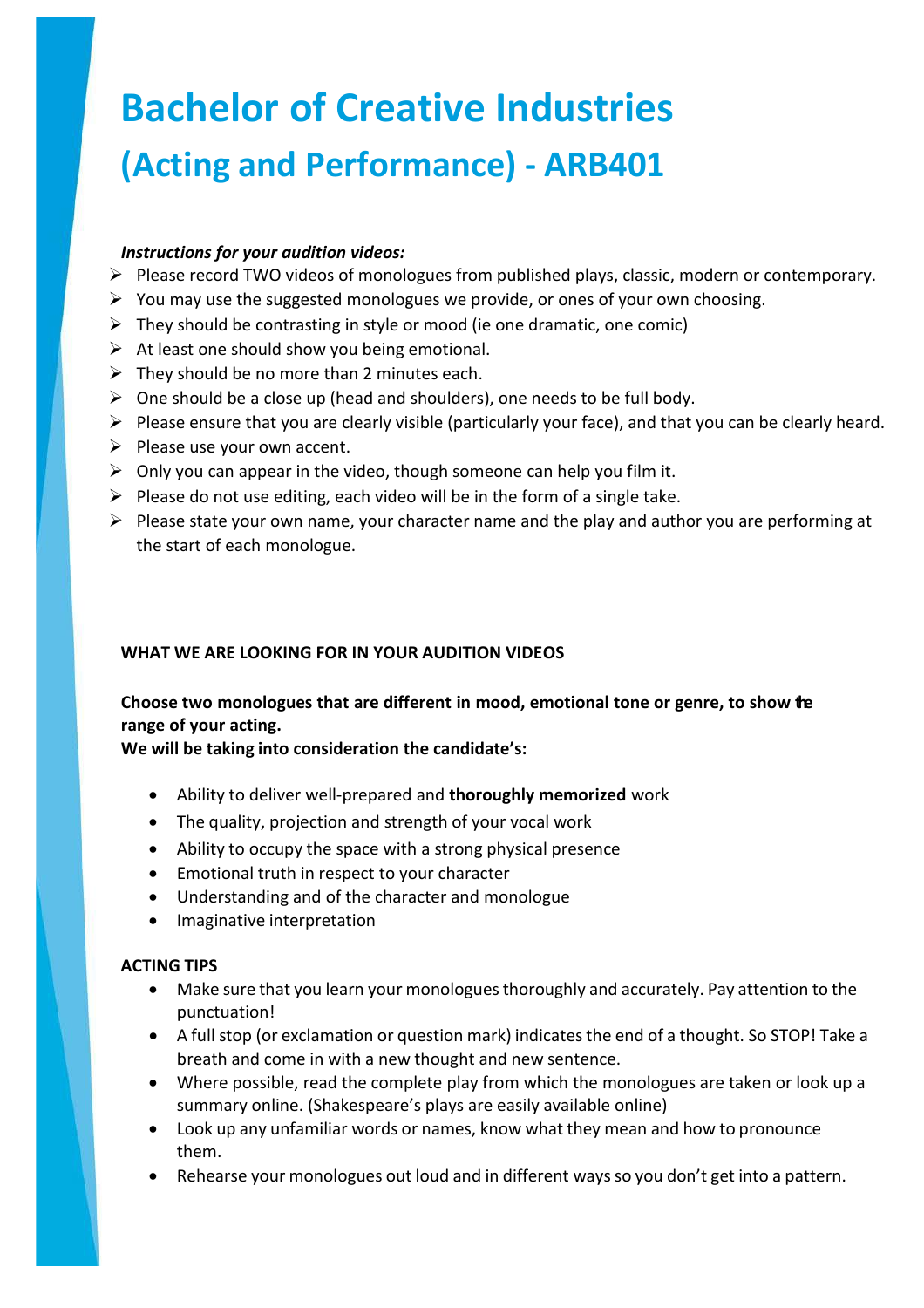- Think about what the character is DOING rather than what emotion they might be feeling: who are they talking to and what do they want from them? Are they shaming, inspiring, telling off, apologising, accusing, flattering? And why are they doing this?
- Connect the character to your own life. If you were in their situation how would you act? Be as authentic as possible.
- Make some big, brave or unexpected choices.
- Choose monologues that are contrasting: one dramatic and one intimate, or a serious piece to contrast with something funny.
- Use the monologues as an opportunity to share your passion and reveal something of your personality.

### **QUESTIONAIRE**

#### **Answer all questions and attach your resume and supporting documents**

- 1. Describe a significant or informative experience you have had in a performing arts situation.
- 2. Would you consider yourself as resourceful? Provide an example in performing arts or your personal life where you have overcome an obstacle to achieve a major goal in your life.
- 3. Why are you applying for this course?
- 4. Where do you see your interests leading you in the future?
- 5. How long have you been performing?
- 6. Describe a theatre production you have been involved in and your role in the production.
- 7. What other formal performing arts training have you had?
- 8. Briefly describe a script that has inspired you.
- 9. How does performance affect you?
- 10. What are your plans if you are unsuccessful with your application?

## **CHECKLIST**

- $\Box$  Passport-sized Photo
- □ Video Audition Links
- $\Box$  Questionnaire
- $\Box$  Supporting Documentation
- $\Box$  Academic History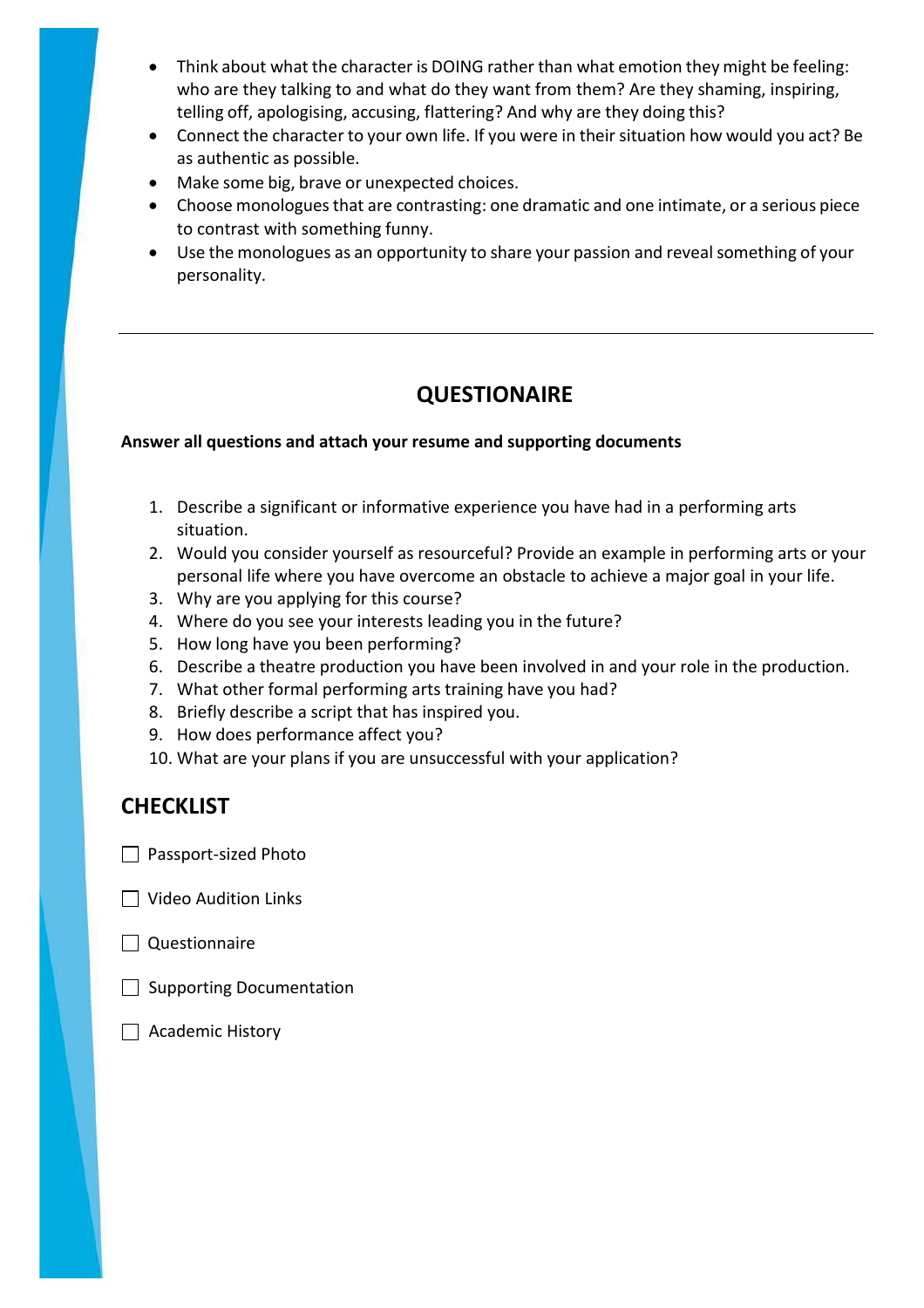## **SUGGESTED AUDITION MONOLOGUES**

#### *Barking Dogs* **by Norman Price**

**Character:** Helen (female)

**Context:** Three sisters come together for one final remembrance of their dead father. As much younger women, they made a promise to each other, and it's time to lay their father, and their past lives, to rest. Helen and her two sisters are in their family home where their deceased father lies. Helen reflects on her life.

Helen: After the storms gone I wander into the backyard to see if there's any damage. I like the backyard after the rain. Itsmells different. An acidy smell comes out of the earth. The people next door have a chook pen. The smell from the pen is very high after the storm. It reminds me of here. The smell of chook shit. (Pause) I play a lot of patience. I do crosswords. I pick my lotto numbers. I phone through my bets. I watch all the news on T.V. Don't read. Don't go out much. I keep the house closed all day. I open it up at night. Keep it closed all day. Keep things out. Dust! Keep the dust out. (Pause) The kids have both moved away and I'm there with him. He'sin the house and I'm in the house. Sometimes I don't know where he is. I make meals and he'sthere to eat them. It doesn't matter. The kids matter and now they've moved away. I telephone them. I keep them informed. Everything was for the kids and now they've moved away. Sunday nights I prepare a baked dinner just to remember the kids. He eats it. He seemsto like it. He doesn't know why I do it. What's it matter. (Pause) Yeah! It's like having nowhere to go. That's what it's like for me. Just a good little woman. A good little woman doing her ironing. A good little woman.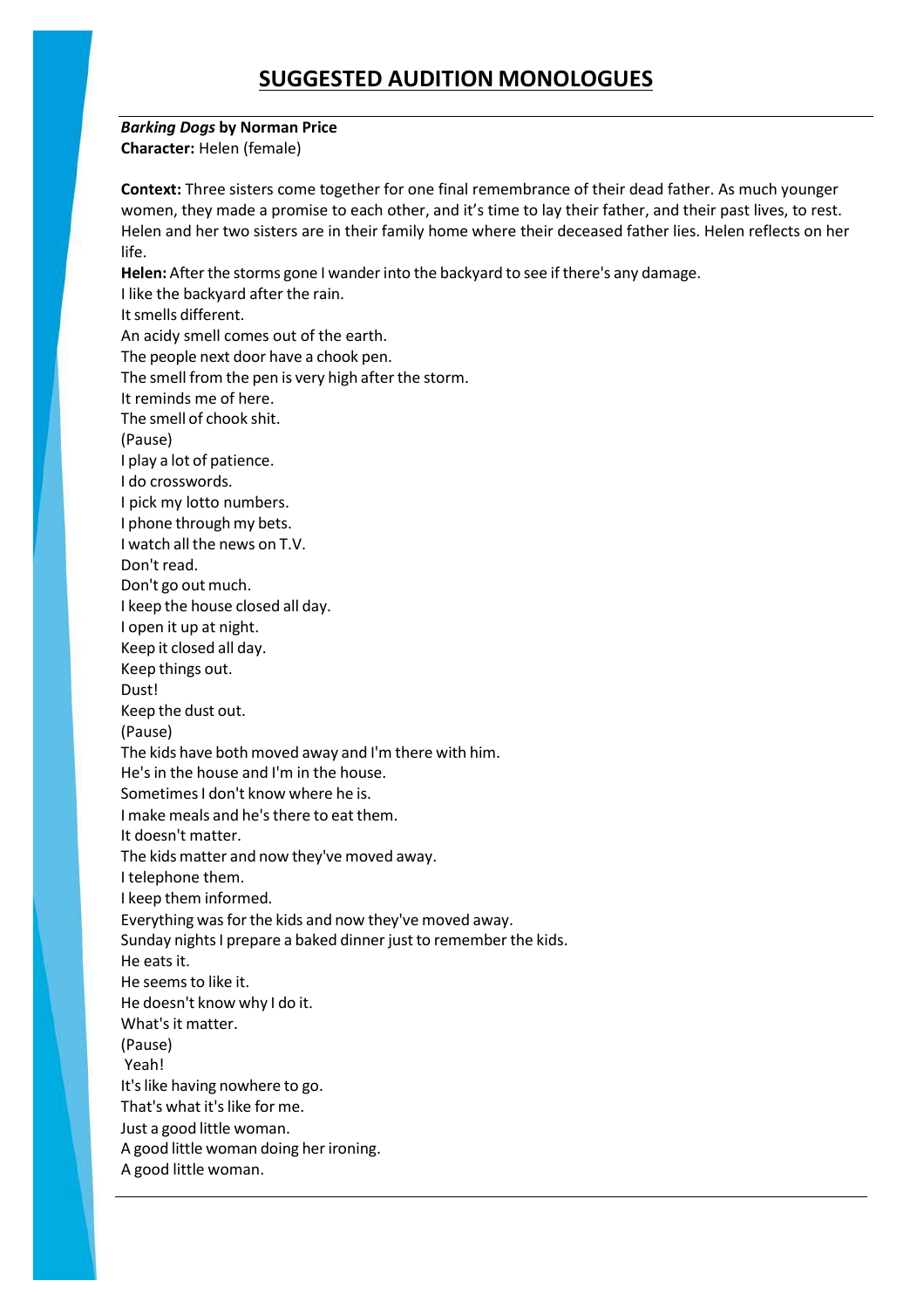#### *A Sweet Life* **by Norman Price**

**Character:** Peter (male)

**Context:** Peter talks with his wife after he has lost his job at the local Sugar Mill. Not coping with being unemployed, he is already secretly planning to kill his family and himself.

**Peter:** They've been good to us. They helped us with the loan for this old farmhouse. We made good friends. You don't count on this. I didn't see it coming. You don't count on this. It's different. I don't know what I'll do. I honestly don't know. There's nothing out there. It's hard. There's a bloody war going on out there. People fighting one another for jobs. The council aren't taking anybody on. Where do you go at my age? It's changed. It's different. I walk down the street now and I don't know anybody. When we first came here. We'd walk down the street and you'd know everybody. It's not the same. Shops closing down. Lots of vacant buildings. Downsizing. That's what they call it. Downsizing. It's not the same.

It's different out there now.

Yes we'll have to talk about it. Have to make some decisions. I never thought it would come to this. You start off in life with hope. Eager. Want to get into it. You give it your best. You think it'll be there. But it isn't true. It's a lie. You didn't see it at the time. But it's a lie.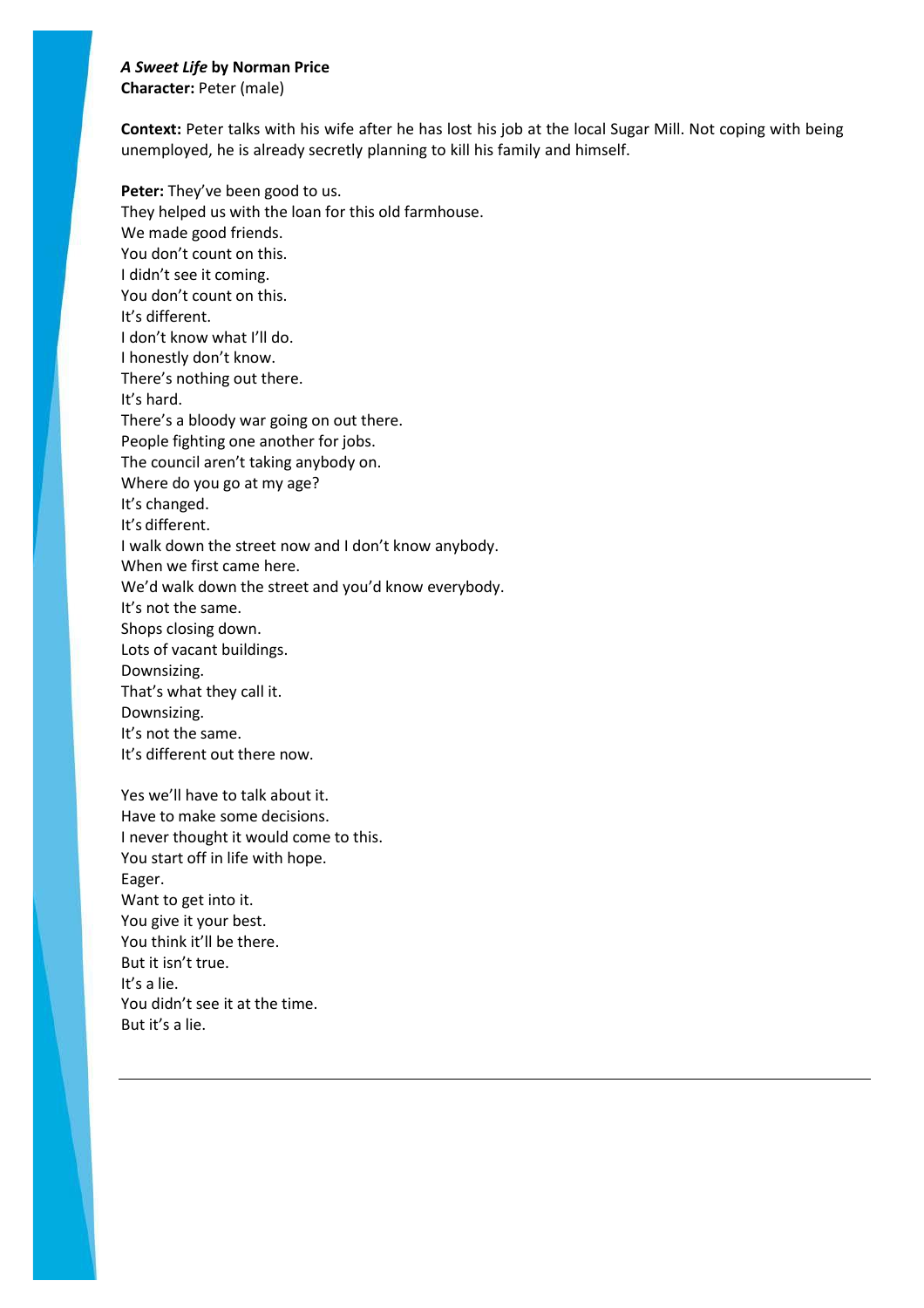#### *Debris* **by Dennis Kelly**

**Character:** Michelle (female but can be played by any gender)

**Context:** A brother and sister try to make sense of their dysfunctional childhood. They conjure up elaborate false stories about their past. Michelle tells the story of her mother's death.

**Michelle:** My mother died of joy. On the day that I was born, while I sat there hanging in my mother's fluid, suspended in aspic, my thumb in my mouth, my father and mother experienced a wave of joy so profound that as it washed over them and frothed on their skins they instinctively knew that not to find expression for this heat would mean the end of all three of us, the fabric of our bodies collapsing on a molecular level in the face of such extremes of energy and so my dad cooked a chicken. He had to do this because a bundle of life wrapped up in my mother's belly – me, yes me – a mess of skin, flesh, bone, placenta and God's holy bounty about to become detached and walk amongst them bringing happiness and purpose to their lives. That was how they felt. It was.

Chicken was definitely the answer. When this man on the telly cooked chicken you could tell that he understood joy, you could tell that that man there was life, that man there with the chicken, that man that understood joy, that man there on the telly cooking that chicken who understood joy, that man there, that there, that there was life and my dad knew that, which is why he cooked a chicken for my mum, just like the man there on the telly because of joy, and the joy was me, I was the joy, you see, I was the joy. Me. I was their joy.

My dad brings in the chicken in triumph. They begin to eat the chicken. And then a bone gets caught in my mother's throat and she begins to die. My mother died there in my father's arm as his soul exploded and the TV found itself crashing through the window and smashing into the concrete four floors below.

# *Saint Joan* **by George Bernard Shaw**

**Character:** Joan of Arc (female)

**Context:** 16 year old Joan is a peasant girl who believes she has been chosen by God to save the French nation. She had successfully led the French army, but has finally been captured by the English and is put on trial for heresy and witchcraft. Urged to make a confession and threatened with torture, she addresses the Court.

**Joan:** Yes, they told me you were fools and that I was not to listen to your fine words nor trust to your charity. You promised me my life but you lied. You think that life is nothing but not being stone dead. It is not the bread and water I fear: bread has no sorrow for me, and water no affliction. But to shut me from the light of the sky, and the sight of the fields and flowers, to chain my feet so that I can never again ride with the soldiers nor climb the hills; to make me breathe foul damp darkness, and keep me from everything that brings me back to the love of God when your wickedness and foolishness tempt me to hate Him. All this is worse than the furnace in the Bible that was heated seven times. I could do without my warhorse, I could drag about in a skirt. I could let the banners and the trumpets and the knights and soldiers pass me and leave me behind as they leave the other women, if only I could still hear the wind in the trees, the larks in the sunshine, the young lambs crying through the healthy frost, and the blessed blessed church bells that send my angel voices floating to me on the wind. But without these things I cannot live; and by your wanting to take them away from me, or from any human creature, I know that your counsel is of the devil, and that mine is of God.

*Diving for Pearls* **by Katherine Thompson Character:** Verge (female)

**Context:** In this play about a community and its people undergoing considerable change, Verge is the daughter of Barbara the lead character. Verge is mildly intellectually disabled having suffered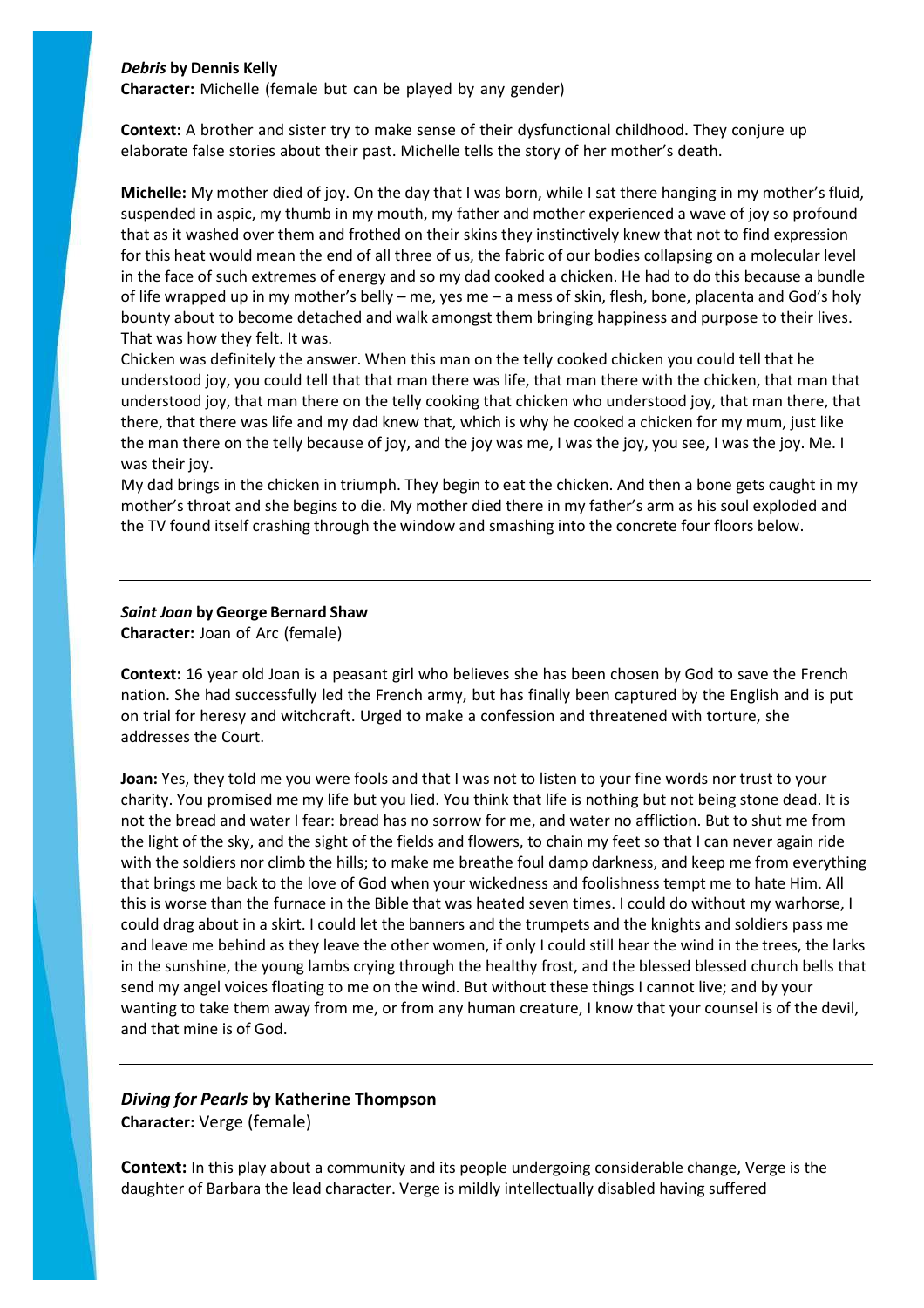from a lack of oxygen at birth. She concentrates hard when talking, and at times has unusual tempo/rhythms. In this speech she is talking to her mother.

**Verge**: I'm wrecked. How was I meant to find you. It could have been an emergency. I wouldn't have started if I'd known – it's been very bloody hard. Don't think it hasn't. I'm right, I got off the right train. The taxi was parked where you get off so I didn't have to wave all over the roadside. I went to that, that Buena Vista place but they were all stupid. So I said to the taxi we'd go to….to your old house and Barry, says, he says, she live somewhere else now. Turn up the books or something. I didn't know what he was talking about. I actually want my mother, actually Barry.

And he says I'll drive you, and his breath all had beer on it. Under oh-five and stay alive. No thank you. So I say the taxi's still here I can manage. So he looks up the phone book and writes down the address. Something or other Bethlehem Street. I tell the driver who was quite nice and he can't read the number either. Drunk writing. I'm fed up but I have to knock on all these doors. Do you know where my mother lives? Speak English why don't you. And the driver's waiting and I'm cross

– and lucky for me you start screaming. There she is. So. Nice House.

#### *Richard III* **by William Shakespeare Character:** Lady Anne (female)

**Context:** Lady Anne is accompanying the coffin containing the body of King Henry the Sixth, which is being carried to be buried and stops to lament his death, and curse Richard who has killed the King as well as her own husband.

#### [Enter Lady Anne in mourning, with the hearse of King Henry VI, carried by pallbearers, and with guards] **Lady Anne:**

Set down, set down your honorable load, If honour may be shrouded in a hearse, Whilst I a while obsequiously lament The untimely fall of virtuous Lancaster. [The hearse is set down.] Poor key-cold figure of a holy king, Pale ashes of the House of Lancaster, Thou bloodless remnant of that royal blood; Be it lawful that I invocate thy ghost To hear the lamentations of poor Anne, Wife to thy Edward, to thy slaughtered son, Stabbed by the selfsame hands that made these holes, Lo, in those windows that let forth thy life I pour the helpless balm of my poor eyes. Cursed be the hand that made these fatal holes, Cursed be the heart that had the heart to do it. More direful hap betide that hated wretch That makes us wretched by the death of thee Than I can wish to adders, spiders, toads, Or any creeping, venomed thing that lives. If ever he have child, abortive be it, Prodigious and untimely brought to light, Whose ugly and unnatural aspect May fright the hopeful mother at the view!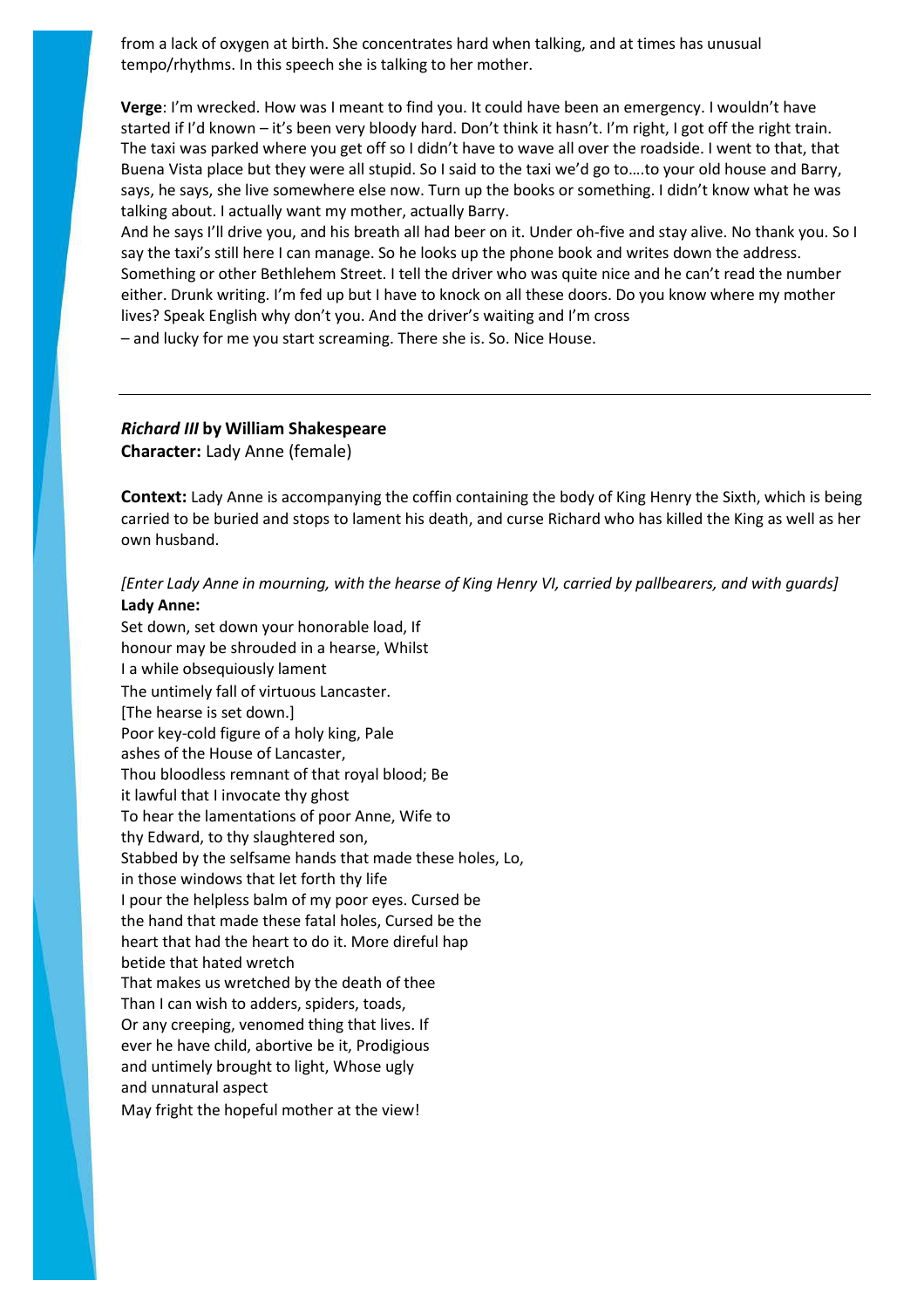If ever he have wife, let her be made As miserable by the death of him As I am made by my poor lord and thee!

#### *Henry V* **by William Shakespeare Character: Chorus (can be played by any gender)**

**Context:** The narrator describes the two armies, the confident French, and the outnumbered and fearful English, as they wait and prepare at night before the Battle of Agincourt, a battle that will seal the fate of the young King Henry.

#### **Chorus:**

Now entertain conjecture of a time When creeping murmur and the poring dark Fills the wide vessel of the universe. From camp to camp, through the foul womb of night, The hum of either army stilly sounds, That the fixed sentinels almost receive The secret whispers of each other's watch. Fire answers fire, and through their paly flames Each battle sees the other's umbered face. Steed threatens steed, in high and boastful neighs Piercing the night's dull ear, and from the tents, The armorers accomplishing the knights, With busy hammers closing rivets up, Give dreadful note of preparation. The country cocks do crow, the clocks do toll, And the third hour of drowsy morning named. Proud of their numbers and secure in soul, The confident and over-lusty French Do the low-rated English play at dice, And chide the cripple tardy-gaited night, Who like a foul and ugly witch doth limp So tediously away. The poor condemnèd English, Like sacrifices, by their watchful fires Sit patiently and inly ruminate The morning's danger; and their gesture sad, Investing lank-lean cheeks and war-worn coats, Presented them unto the gazing moon So many horrid ghosts.

#### *Love me Tender* **by Tom Holloway Character:** Chorus (can be played by any gender)

**Context:** A play that explores what happens when catastrophic bushfires hit individuals, their communities and way of life. Here a member of the chorus portrays a member of the police force discussing the pressures of their job.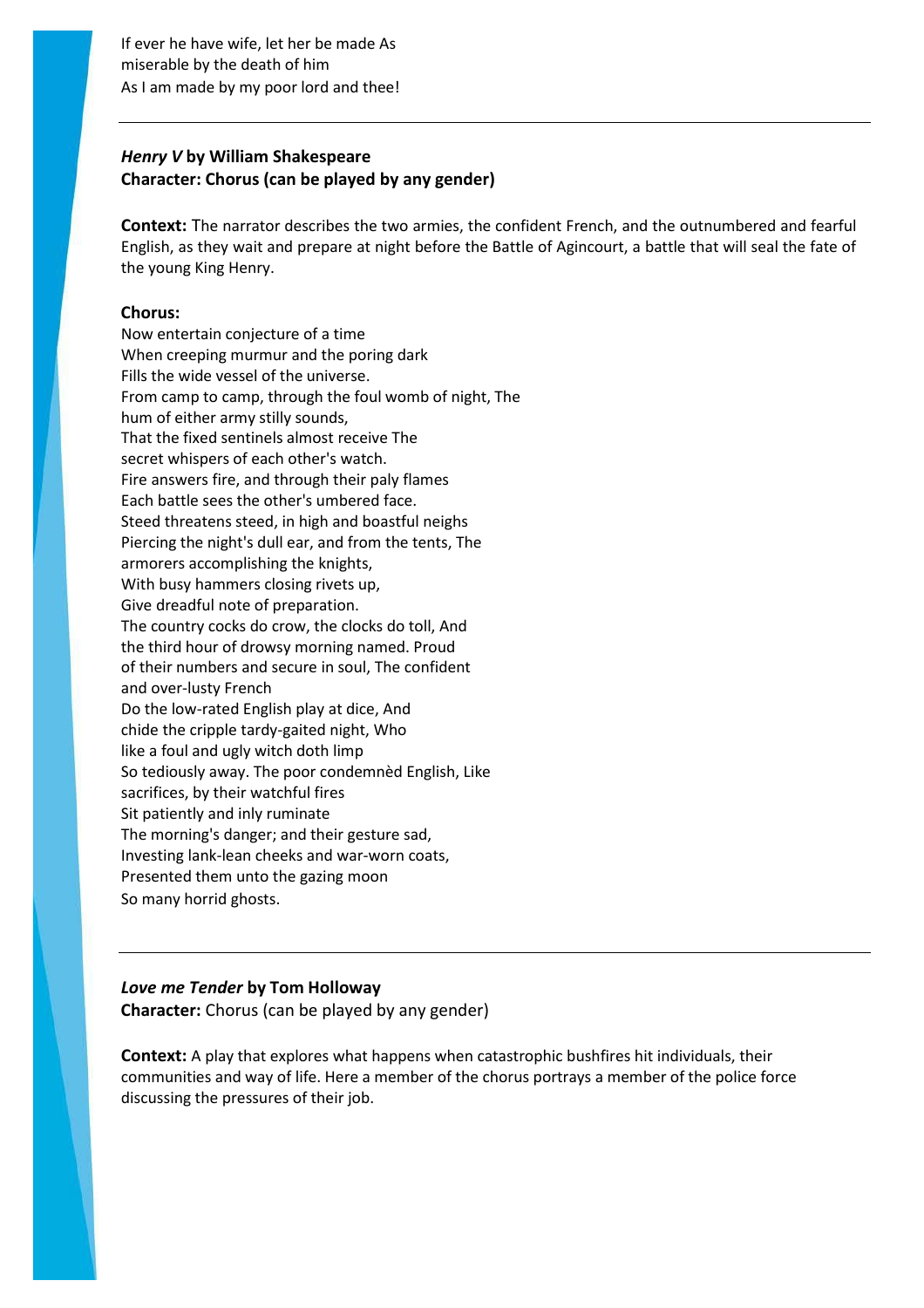**Chorus:** I'm a cop, right? It's my job. It's just my job. But it means I see things. I sit there in the patrol car and I drive around the streets of this town both day and night, yeah? And I go everywhere... The good parts of town, the bad parts of town… And so I see… Well… everything. Really. Everything. You know what I mean? All kinds. All sorts. And the thing is, you see… I see us. You and me. I see us doing amazing things. Saving. Rescuing. Loving. Caring. Supporting.

Sacrificing. Going without. Working hard. Being there for each other. Being pretty bloody amazing to each other. Really. Amazing. But I also see… because of my job… I also see us… I see us like… as if we were animals. As if we're still animals. Tearing. Ripping. Killing. But worse. Worse than animals because they have a need. Some kind of need. You know? But us? But for us? And that makes me ask myself this question… if we do all… If that is what we're really like… Good and bad and all that… How do we cope with that? How do we try to come to terms with something like that?

#### *Slut* **by Patricia Cornelius Character:** Chorus Member (female)

**Context:** In this play about the lives of young women, a friend of the main character Lolita, describes an idyllic holiday that the two of them shared.

**Chorus Member:** Lolita and I stayed with my grandmother during the Christmas holidays. I'd invited Lolita a few months earlier and now I was dreading it. My grandmother was old, her house was nowhere near a town, she didn't have a television, and there was nothing, absolutely nothing to do. On the train, I warned Lolita. I told her, you might want to go home. You might only want to stay a few days. You can go whenever you want, you know? When you've had enough, just say so. For three weeks me and Lolita swam every day in my grandma's dam. Every day we picked leeches off each other before we swam again. One day we took off our bathers and covered each other completely in mud. We baked dry and when we moved we cracked. Lolita said we were coming out of our shells. Born again, anew. Every day we looked for lizards and one day we found a snake and scrammed. We sat on warm rocks and sang bits of songs. We helped my grandma in the garden, with the cooking, with feeding the animals. At night we played Scrabble and pieced together old jigsaws. We listened to music, we listened to the radio, we listened to my grandma's stories and finally we came home. We were fourteen.

#### *Appropriate* **by Branden Jacobs-Jenkins**

**Character:** Cassidy (female- but can be played by any gender)

**Context:** In a play about a dysfunctional extended family dealing with the possible racism of their recently deceased patriarch, Cassidy, who is thirteen, is talking to her slightly older cousin, after asking him for a favour to return some photographs that have caused conflict within the family.

**Cassidy:** You're the best. Are you feeling better? Yeah…Did you know that cicada's are the oldest bugs on earth? Or, like, they live longer than any other bugs. These bugs outside, they're thirteen years old. I just realized…they're as old as I am. But this is, like, the end of their life. They're about to die. Can you imagine if I just died this year? And do you know why they're singing? It's because they're trying to find each other to mate…They spend like all this time underground becoming teenagers, waiting to hatch, and then they just sing for a few weeks in the summer so they can